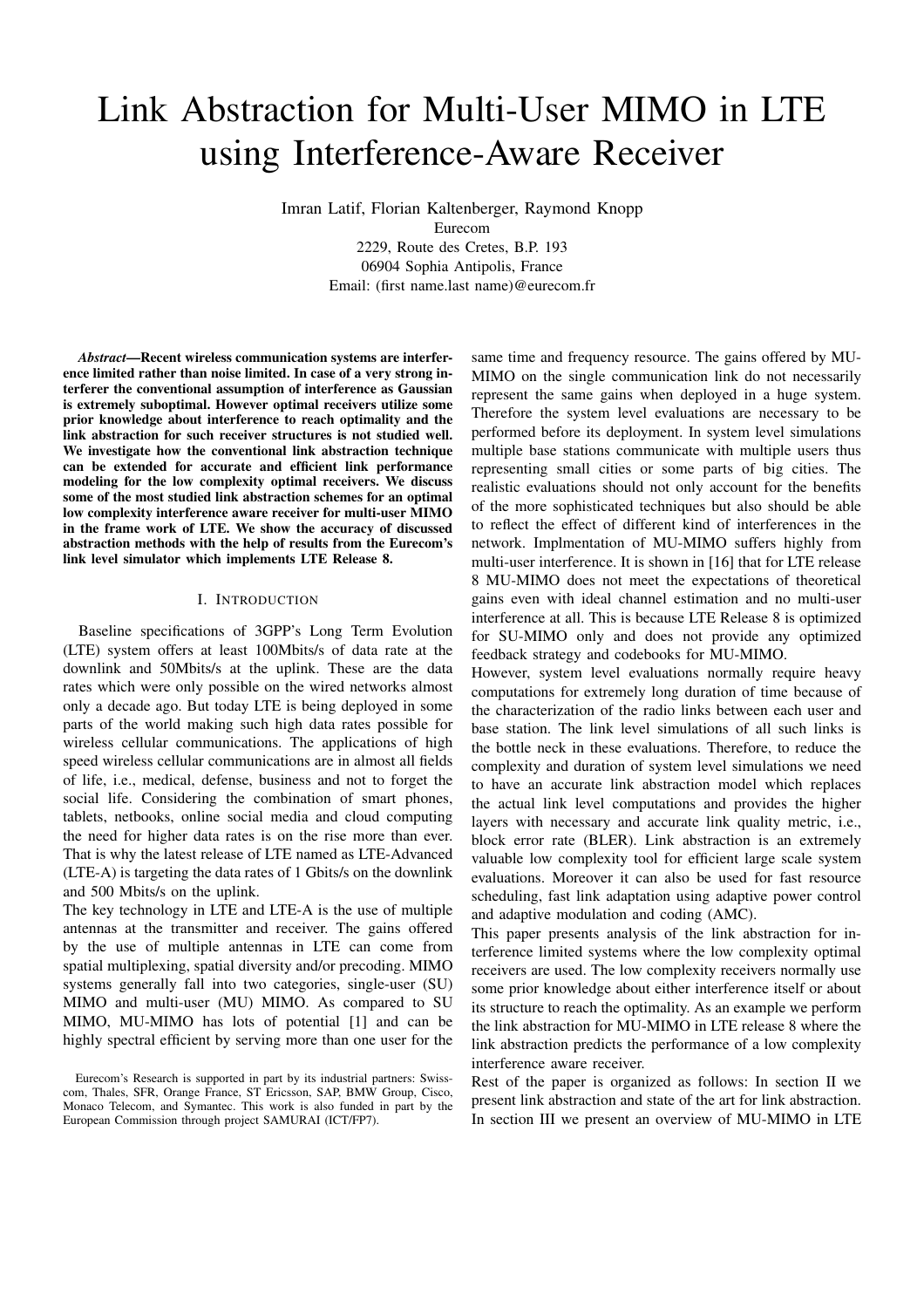Release 8 and present mutual information under interference for MU-MIMO. In section IV we present the link abstraction for MU-MIMO in detail. Then section V presents results along with the methodology for training and testing the proposed abstraction technique. Finally in section VI we present the conclusion.

# II. LINK ABSTRACTION

The purpose of link abstraction is to provide an accurate mapping between the link level and system level simulator in terms of the link quality measure. For MIMO-OFDM systems the process of link abstraction can be defined as the process which predicts the link quality (in terms of BLER) for a specific channel realization across all of the OFDM subcarriers and spatial layers taking into account the power and resource allocation, modulation and coding scheme (MCS) and other parameters that can influence the link performance. These other parameters mainly include channel characteristics, i.e., path loss, shadowing, fading and interference. The use of Link abstraction in system evaluations is explained in figure 1.



Fig. 1. Link Abstraction in System Performance Evaluation

Performance evaluation for frequency flat channels is trivial but for highly frequency selective channels the performance evaluation is not that straight forward and many link abstraction techniques have been proposed in the literature for these "multi-state" channels. [2][3][4] discuss the possible link performance models which are capable of capturing the effects of the "multi-state" channels. Exponential effective SINR mapping (EESM) was first introduced in system level evaluations in [2] and since then onwards have been extensively used for link quality modeling. In [5] it is shown that EESM is a suitable choice for 3GPP LTE wireless systems and it performs better than other link quality schemes but mutual-information based methods were not considered for the comparison. They also showed through simulations that training of link abstraction is independent of the used channel model. In [3] authors discussed some of the possible link performance models and evaluated them in terms of complexity and performance. They showed through their results that for single antenna systems mutual-information based effective SINR mapping (MIESM) performs better in both complexity and performance than all other approaches. They also showed that for multi-antenna system MIESM is able to describe the characteristics of modulation and coding schemes in a much

better way than other schemes. In [6] authors have introduced one more calibration factor for EESM and shown that it speeds up the abstraction process. In [7] authors have studied the abstraction for generalized spatial channel model (SCM) and in [8] abstraction for OFDM based mobile networks is discussed. In [4] the authors have used the observation that decoding of a codeword is independent of modulation so they have devised a two step method where received bit information rate is used as a link quality measure instead of effective SINR. This method is also mutual information based and does not require the calibration for convolution and turbo decoders. They showed the superiority of MIESM over EESM using this approach as well. This result was strengthened by [9] (Wireless World Initiative New Radio- WINNER) and they chose MIESM as the link performance modeling methodology. An interesting result is shown in [10] which states that the training for the link quality model of MIMO systems should not be done using SISO systems. They strengthen their point by showing results for 2x2 open loop MIMO system using both EESM and MIESM and they have also shown that MIESM performs better than EESM.

The two most studied link abstraction methodologies are the expected effective SINR mapping (EESM) and mutualinformation based effective SINR Mapping (MIESM). In both of the two methods the basic scheme is effective SINR mapping which at first maps the varying SINRs of a codeword to an effective SINR ( $\gamma_{eff}$ ) value which is then used to read the equivalent BLER from the AWGN performance curves of a particular modulation and code scheme (MCS).

$$
\gamma_{eff} = \delta_1 I^{-1} \left[ \frac{1}{J} \sum_{j=1}^{J} I\left(\frac{\gamma_j}{\delta_2}\right) \right]
$$
 (1)

$$
\gamma_{eff} \to BLER(mcs) \tag{2}
$$

Where  $J$  is the number of channel symbols in a codeword and  $I(\gamma_i)$  is a mapping function which transforms SINR of each channel symbol to some "information measure" where it is linearly averaged over the codeword. Then these averaged values are transformed back to SNR domain.  $\delta_1$  and  $\delta_2$  are called calibration factors and they are there to compensate for different modulation orders and code rates.

For the EESM the mapping function  $I(\gamma_i)$  is calculated using Chernoff Union bound of error probabilities[2], i.e.,

$$
I(\gamma_j) = 1 - \exp(-\gamma_j)
$$
 (3)

$$
\gamma_{eff} = -\beta \ln \left[ \frac{1}{J} \sum_{j=1}^{J} \exp \left( -\frac{\gamma_j}{\beta} \right) \right]
$$
 (4)

Normally for EESM  $\delta_1 = \delta_2 = \beta$  and it needs to be adjusted for each MCS. whereas for the mutual information based methods the approximations of mapping function and the reverse mapping functions come from the mutual information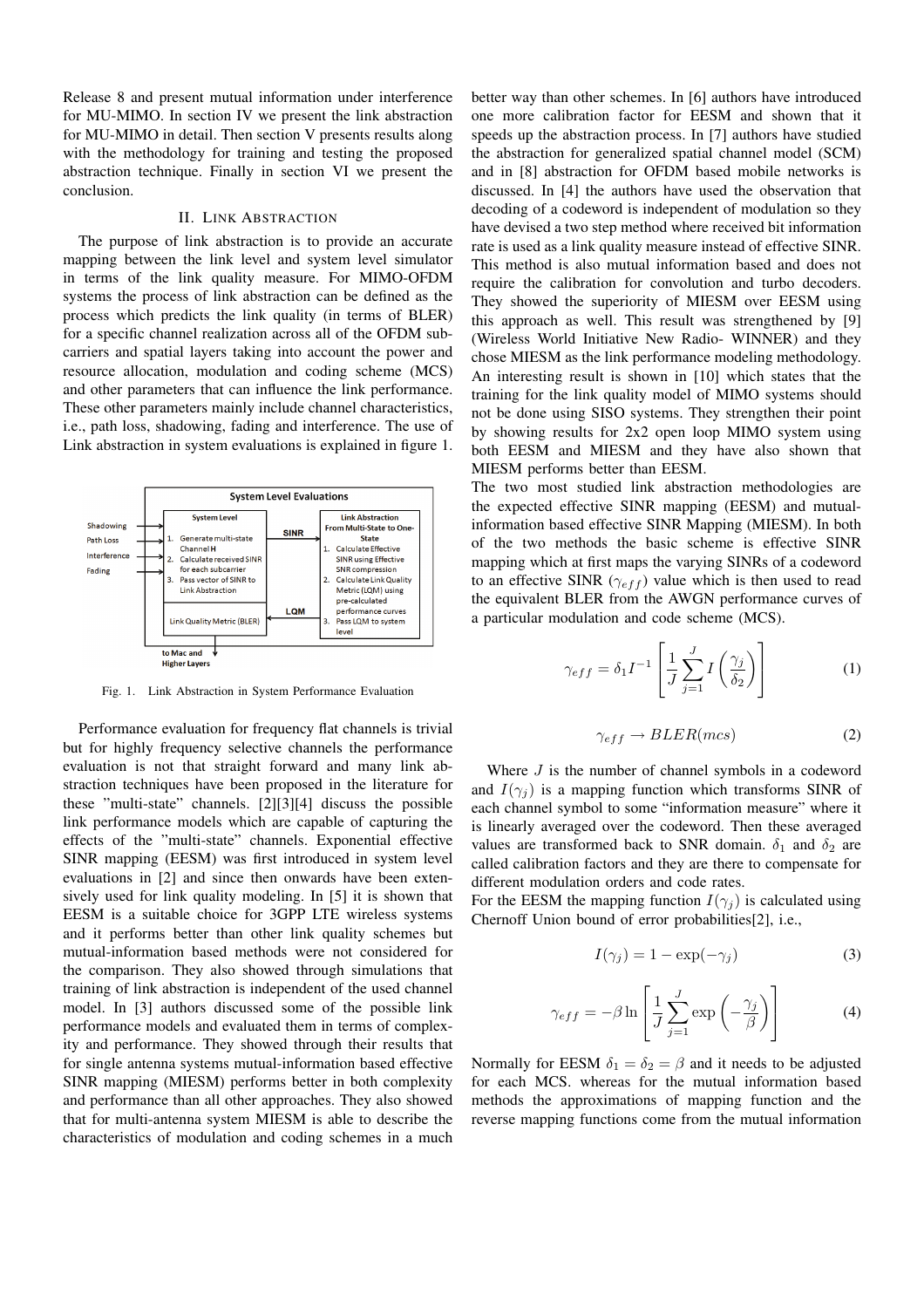for discrete QAM constellation, i.e.

$$
I_{M_{1}}(\gamma_{j})=\log M_{1}-\frac{1}{M_{1}}\sum_{x_{1}\in\chi_{1}}\mathcal{E}_{z_{1}}\log\frac{\sum_{x_{1}^{\prime}\in\chi_{1}}\exp\left[-\left|\gamma_{j}\left(x_{1}-x_{1}^{\prime}\right)+z_{1}\right|^{2}\right]}{\exp\left[-\left|z_{1}\right|^{2}\right]}\\qquad \qquad \text{(5)}
$$

where  $\chi_1$  is the set of the QAM constellation points with  $|\chi_1| = M_1$  and  $z_1 \in \mathcal{CN}(0,1)$ .

# III. MULTI-USER MIMO IN LTE USING INTERFERENCE AWARE RECEIVER

LTE Release 8 was standardized generally to benefit from SU-MIMO, so the support for MU-MIMO (LTE transmission mode 5) was added only at a very basic level in it. In LTE transmission mode 5, eNB schedules two users during the same time and frequency resource so it requires a very sophisticated channel state information at transmitter (CSIT) in order to provide independent parallel channels from cross coupled channels (i.e., eliminating multi-user interference). But in LTE Release 8 the rank indicator (RI) and precoding matrix indicator (PMI) feedback are the same as for SU-MIMO rank 1 and it only contains four precoders,  $\mathbf{p} = \begin{bmatrix} 1 & q \end{bmatrix}^T$ ,  $q \in \{\pm 1, \pm j\}$ , which are extremely low resolution needing merely 2 (for 2 antenna ports) to 4 (for 4 antenna ports) bits of feedback from the users. On top of this low resolution precoding comes the overhead of quantization and feedback delays which even after using the optimal scheduling for selected users significantly degrades the performance of MU-MIMO in LTE Release 8. A way forward to achieve the gains of MU-MIMO in LTE Release 8 is to employ interference aware receivers, as was shown in [11] and [12]. Therefore, we use interference aware receivers for MU-MIMO in LTE Release 8 and schedule the two UEs who request opposite precoders from eNodeB.

*a) Mutual information under interference:* The detailed mutual information expressions for a MU MIMO system employing such a receiver are given in [11] which will subsequently be used in our abstraction model. We assume LTE baseline configuration, where a dual-antenna eNodeB communicates with 2 single-antenna UEs. The received signal at the desired user (say UE-1) on  $n$ -th resource element is given by

$$
y_{1,n} = \mathbf{h}_{1,n}^{\dagger} \mathbf{p}_{1,n} x_{1,n} + \mathbf{h}_{1,n}^{\dagger} \mathbf{p}_{2,n} x_{2,n} + z_{1,n}, \quad n = 1, 2, \cdots, N
$$

where  $\mathbf{h}_{1,n}^{\dagger} \in \mathbb{C}^{2\times 1}$  symbolizes the MISO channel from the eNodeB to UE-1,  $\mathbf{p}_{k,n}$  is the precoder requested by  $k$ th UE and  $z_{1,n}$  is ZMCSCG white noise of variance  $N_0$ at UE-1. Complex symbols  $x_{1,n}$  and  $x_{2,n}$  are assumed to be independent and of variances  $\sigma_1^2$  and  $\sigma_2^2$  respectively. These symbols belong to discrete QAM constellations, i.e.  $\chi_{1,n}$  and  $\chi_{2,n}$  respectively. The dependency on the resource element index can be ignored, since the processing is assumed to be performed on a resource element basis for each received OFDM symbol. Moreover we denote the effective channels as  $\alpha_1 = \mathbf{h}_1^{\dagger} \mathbf{p}_1$  and  $\zeta_2 = \mathbf{h}_1^{\dagger} \mathbf{p}_2$ . The mutual information expression for desired user in such a system is given by (6). In [11] the authors have shown that optimal low complexity interference aware receiver can actually be implemented achieving (6).

The mutual information can be numerically calculated using sampling (Monte-Carlo) methods with  $N_z$  realizations of noise and  $N_h$  realizations of the channel  $\mathbf{h}_1^{\dagger}$ . The precoder is selected based on the channel realization and is therefore not random. Similarly we can write the mutual information expression for UE-2.

#### IV. ABSTRACTION FOR MULTI-USER MIMO

In case of EESM, SINR for each subcarrier  $(\gamma)$  is calculated using (4) and an effective SINR ( $\gamma_{eff}$ ) is calculated for the given codeword. Based on this  $\gamma_{eff}$  the equivalent BLER from the pre-calculated AWGN perofrmance curves corresponding to the specific MCS is obtained and given to the system level simulators. The methodology for MI-based abstraction is given in more details here.

We present an extension of the mutual information based abstraction methodology of [4] for the link abstraction of interference aware receivers and normal receivers.



Fig. 2. Mutual information based abstraction model

The abstraction model consists of two blocks, modulation model and coding model as shown in figure 2. The inputs for the abstraction can be SINR values for each subcarrier or the channel of desired user, precoder and constellation of desired and interfering user. Based on the preffered input the modulation model calculates maximum channel capacity in terms of symbol information for every subcarrier. The modulation model only accounts for the modulator and demodulator. Then in the coding model symbol information of each subcarrier belonging to the same codeword is averaged over total number of transmitted bits during that codeword to reach the received bit information rate (RBIR). This RBIR is used to read the effective SNR from SNR-to-normalized SI mapping. Then finally this effective SNR is used to read the BLER from previously calculated AWGN performance curves corresponding to the specific MCS.

### *A. Modulation Model*

Modulation model as shown in figure 2 provides us with the symbol information (SI) in terms of maximum channel capacity for each of the subcarrier. In this report we propose two modulation models for the specific case of MU-MIMO.

*1) Modulation Model 1:* The first modulation model is based on (6) and is stored in the form of a look up table. This table is a function of the modulation order of the desired stream  $(M1)$  and the interfering stream  $(M2)$ , the signal to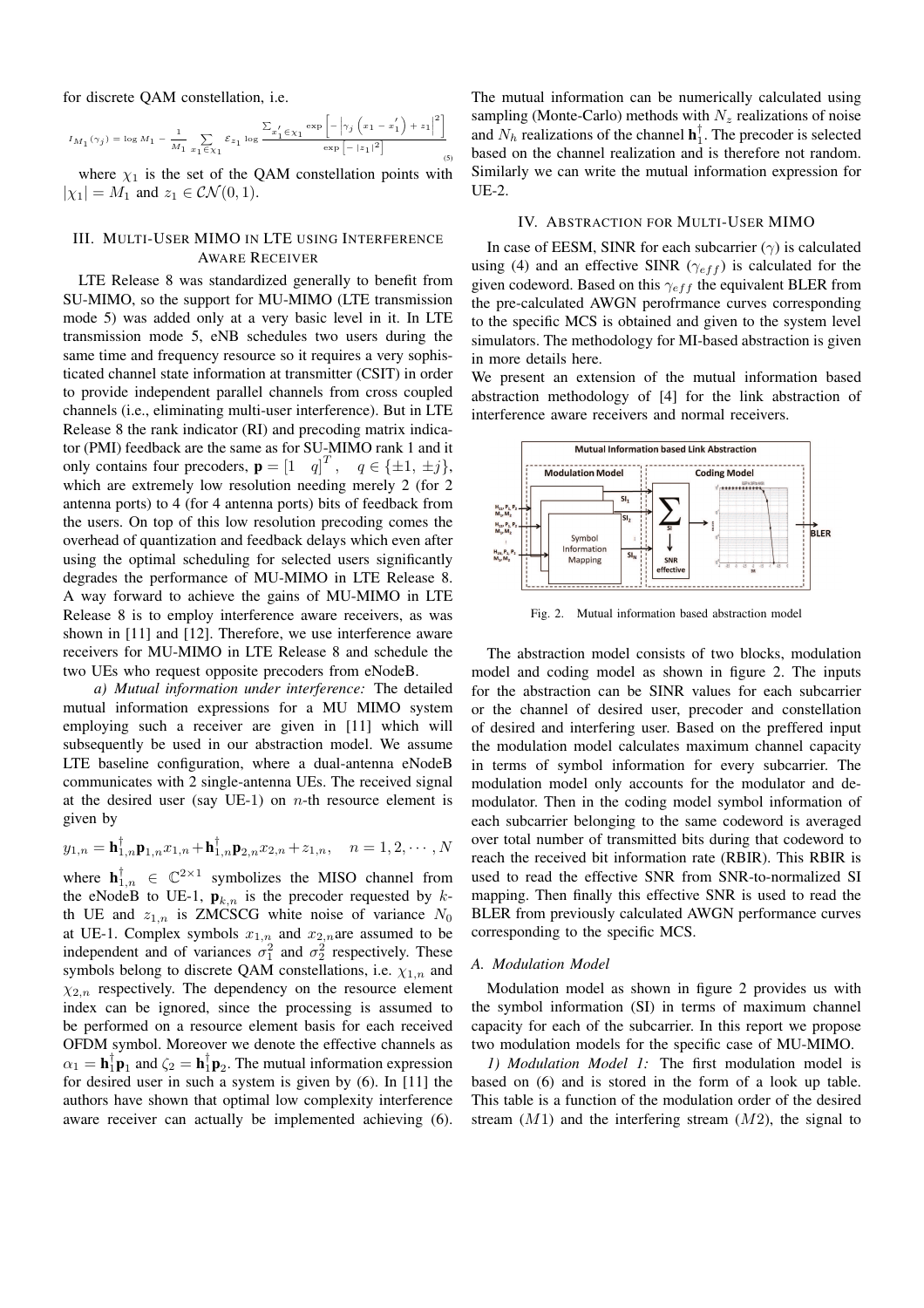$$
I(Y; X_1 | \alpha_1, \zeta_2) = \log M_1 - \frac{1}{M_1 M_2 N_z N_h} \sum_{x_1} \sum_{x_2} \sum_{\mathbf{h}_1^{\dagger}}^{N_h} \sum_{z_1}^{N_z} \sum_{z_2} \log \frac{\sum_{x_1'} \sum_{x_2'} \exp\left[-\frac{1}{N_0} \left| \alpha_1 x_1 + \zeta_2 x_2 + z_1 - \alpha_1 x_1' - \zeta_2 x_2'\right|^2\right]}{\sum_{x_2'} \exp\left[-\frac{1}{N_0} \left| \zeta_2 x_2 + z_1 - \zeta_2 x_2''\right|^2\right]}
$$
(6)

noise ratio (SNR) of the desired stream, desired signal  $|\alpha_1|$ and interference  $|\zeta_2|$ . Since the purpose of link abstraction is to reduce complexity so table for symbol information mapping should be available as a look-up. To generate these tables we performed Monte-Carlo simulations of (6) over a wide range of noise and channel realizations. For each channel realization we obtained a random set of  $|\alpha_1|, |\zeta_2|$  and mutual information. For all other required values this scatter-plot was interpolated using linear interpolation. As an example an interpolated graph for the SNR of  $10$  dB is shown in figure(3) where on the x-axis is the signal strength, on y-axis is the interference strength and on z-axis is the mutual information.



Fig. 3. MI for SNR of 10 dB

*2) Modulation Model 2:* The second modulation model is based on (5), the mutual information expression for the discrete constellation for a single user case where the interference from the interfering user is conisdered as gaussian and is conisdered in noise for SINR calculation.

#### *B. Coding Model*

The coding model corresponds to the encoding and decoding of the codeword and predicts the performance for whole codeword. The output of modulation model is a vector of symbol informations for all of the subcarriers of a codeword. The first thing which coding model calculates is the collection of received coded bit information (RBI) for the desired user among J subcarriers,

$$
RBI = \sum_{j=1}^{J} \frac{SI(\|\alpha_{1,j}\|, \|\zeta_{2,j}\|, M_{1,j}, M_{2,j})}{\beta} \tag{7}
$$

Where the first index in modulation order  $M_{i,j}$  represents the user and second index represents the subcarrier.  $\beta$  is an adjusting factor which compensates of practical coding loss. The optimal value of  $\beta$  can be trained over a set of enough channel realizations that covers a reasonable amount of different channel variations. RBI is then normalized by the number of total coded bits to the received bit information rate (RBIR),

$$
RBIR = \frac{RBI}{\sum_{j=1}^{J} M_{1,j}}\tag{8}
$$

As is shown in figure 4 RBIR can also be regarded as normalized SI and is used for calculating the effective SINR. Then this effective SINR is used to obtain BLER from the equivalent AWGN performance curve for a specific MCS. These AWGN curves are pre-calculated for all MCS of LTE and stored in the form of a look-up table.



Fig. 4. RBIR Vs. SINR Mapping

#### V. RESULTS

In order to train and test the proposed MU-MIMO link abstraction for interference aware receivers and normal receiver, we used Eurecom's OpenAirInterface<sup>1</sup> simulator which implements 3GPP LTE Release 8.6 physical layer [13], [14], [15] with 5 MHz bandwidth and 25 physical resource blocks (PRB). It uses TDD UL/DL Frame Configuration 3 where there are 6 downlink (DL) subframes, 3 uplink (UL) subframes and a special subframe with configuration 0 (i.e., longest guard interval). Both normal and extended cyclic prefix can be used in simulator and it deploys OFDMA on the downlink and OFDMA or SC-FDMA on the uplink. It uses rate 1/3 turbo encoder and one can perform simulations for all of the LTE MCS (0-28) for different types of channels. Both ideal and real channel estimations can be performed in it as well. For MU-MIMO we considered the case where there were 2 TX antenna ports at eNodeB and 1 at UE. It can perform different LTE

<sup>1</sup>http://www.openairinterface.org/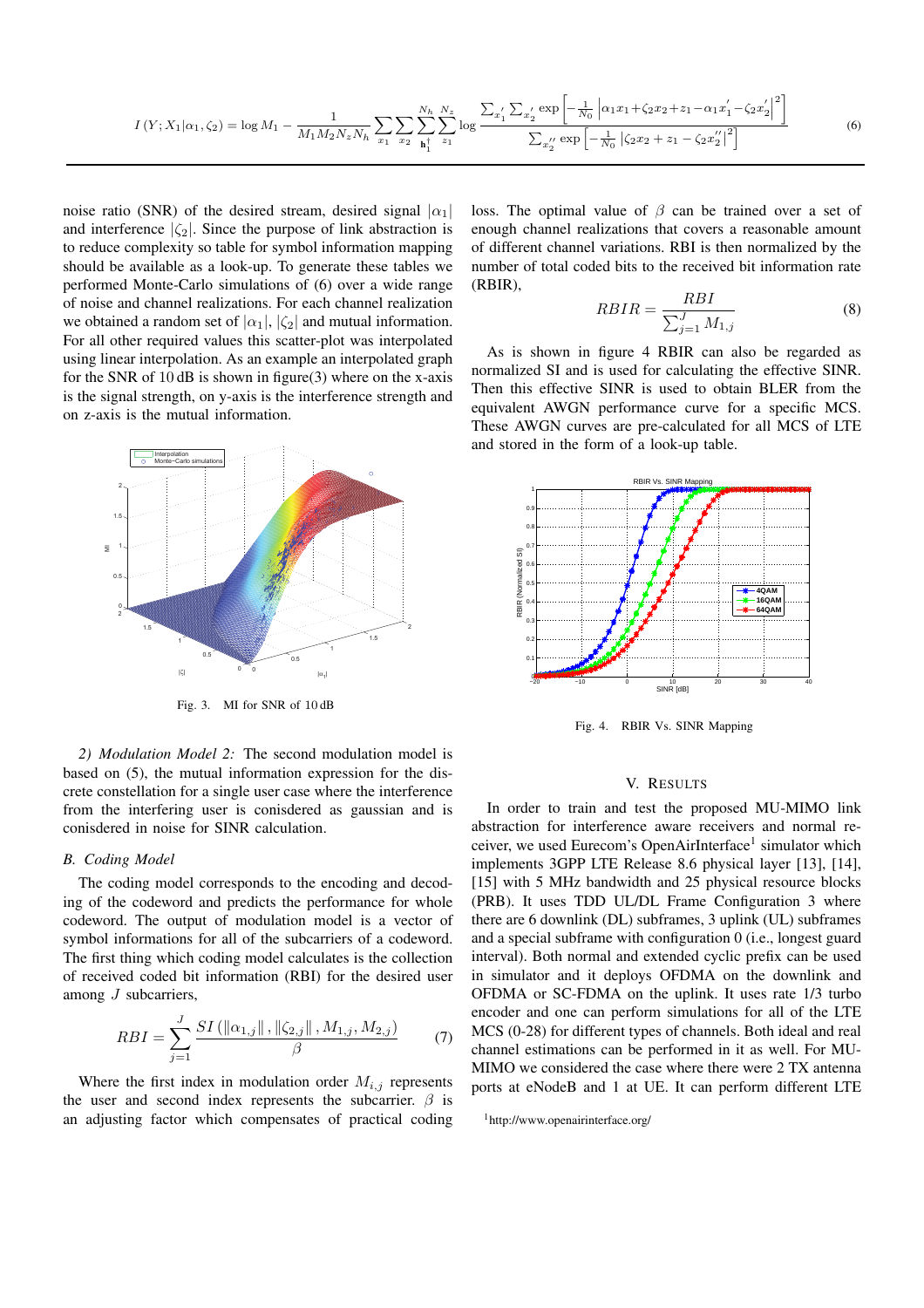transmission modes i.e. LTE Transmission Mode 1 (SISO), 2 (Transmit Diversity), 5 (Multi-User MIMO) and 6 (Closed loop single-user MIMO with single-layer precoding). It also deploys aperiodic feedback where there is subband PMI and wideband CQI. Also HARQ is also implemented for all these transmission modes in Eurecom's OpenAirInterface simulator. We performed link abstraction of MU-MIMO for the 8-tap Rayleigh channel model using real channel estimation for interference aware receiver (IA) and normal receiver. We performed simulation for 70 different channel realizations and during each of channel we simulated the system for 10000 packets or 100 erroneous packets. We saved the BLER and other required parameters which were necessary for link abstraction. The we applied the EESM and MI-based link abstraction of section IV on the saved output of simulations. The solid line represents the AWGN curve whereas the red diamonds show the points which are mapped on AWGN using link abstraction methodology.

# *A. EESM*

Results of abstraction using Eurecom's OpenAirInterface simulator for the multi-user MIMO for LTE mcs 7 and 9 using EESM are shown in figure 5-8.



Fig. 5. IA Receiver: Multi-user MIMO abstraction using EESM for LTE MCS 7 with 8-tap Rayleigh Channel Model



Fig. 6. IA Receiver: Multi-user MIMO abstraction using EESM for LTE MCS 9 with 8-tap Rayleigh Channel Model



Fig. 7. Normal Receiver: Multi-user MIMO abstraction using EESM for LTE MCS 7 with 8-tap Rayleigh Channel Model



Fig. 8. Normal Receiver: Multi-user MIMO abstraction using EESM for LTE MCS 9 with 8-tap Rayleigh Channel Model

# *B. MI-based Modulation Model 1*

Results of abstraction using Eurecom's OpenAirInterface simulator for the multi-user MIMO for LTE mcs 7 and 9 using MI-based abstraction with Modulation Model 1 are shown in figure 9-12.



Fig. 9. IA Receiver: Multi-user MIMO abstraction using MI-based abstraction Modulation Model 1 for LTE MCS 7 with 8-tap Rayleigh Channel Model

#### *C. MI-based Modulation Model 2*

Results of abstraction using Eurecom's OpenAirInterface simulator for the multi-user MIMO for LTE mcs 7 and 9 using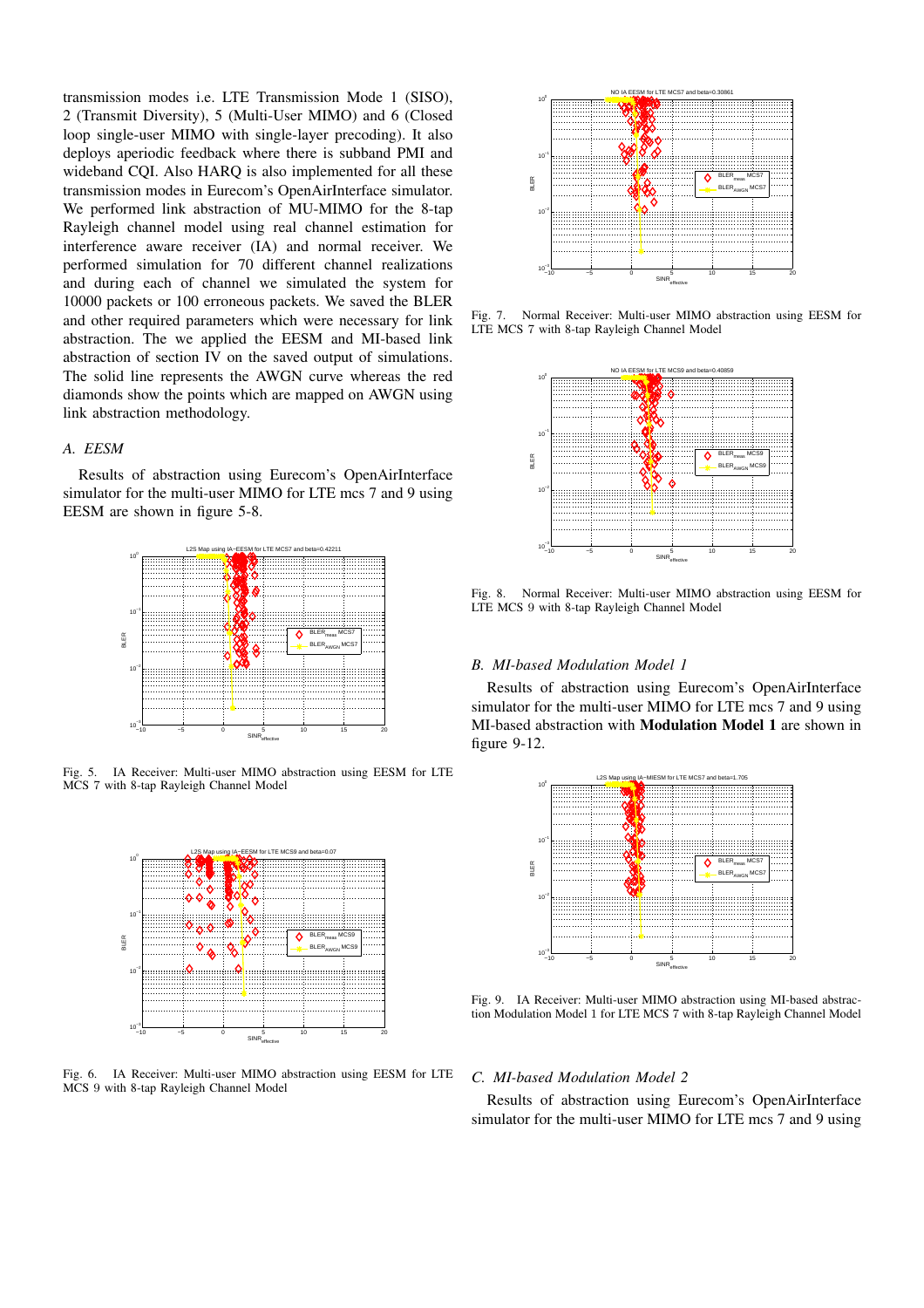

Fig. 10. IA Receiver: Multi-user MIMO abstraction using MI-based abstraction Modulation Model 1 for LTE MCS 9 with 8-tap Rayleigh Channel Model



Fig. 11. Normal Receiver: Multi-user MIMO abstraction using MI-based abstraction Modulation Model 1 for LTE MCS 7 with 8-tap Rayleigh Channel Model

TABLE I MEAN SQUARED ERROR (MSE) VALUES FOR MU-MIMO ABSTRACTION

| <b>Technique</b> | MCS7   | MCS9   |
|------------------|--------|--------|
| <b>IA-EESM</b>   | 0.2964 | 0.2109 |
| Normal-EESM      | 0.2819 | 0.2830 |
| IA-MI-M1         | 0.2231 | 0.2048 |
| Normal-MI-M1     | 0.2588 | 0.2421 |
| IA-MI-M2         | 0.1440 | 0.1382 |
| Normal-MI-M2     | 0.1879 | 0.1612 |

MI-based abstraction with Modulation Model 2 are shown in figure 13-16.

In the following we present a table with the Mean Squared Error (MSE) Values for MU-MIMO abstraction using different abstraction techniques. We can see that MI-based abstraction for IA receiver with modulation model 2 gives us the best result.

It is clear from the results that the link abstraction is only accurate for the MI-based abstraction with modulation model 2. EESM gives the worst performance and MI-based abstraction with modulation model 1 is also not extremely accurate but better than EESM.



Fig. 12. Normal Receiver: Multi-user MIMO abstraction using MI-based abstraction Modulation Model 1 for LTE MCS 9 with 8-tap Rayleigh Channel Model



Fig. 13. IA Receiver: Multi-user MIMO abstraction using MI-based abstraction Modulation Model 2 for LTE MCS 7 with 8-tap Rayleigh Channel Model

# VI. CONCLUSION

In this paper we presented different methods through which the conventional link abstraction techniques can be extended for the link performance of optimal receivers. As an example we applied this link abstraction approach towards MU-MIMO in LTE Release 8 for the specific case of interference aware receiver using EESM and mutual information based abstraction with two different Modulation Models. The results showed the superiority of the mutual information based methods over EESM proving its importance for accurate and efficient system evaluations for both industry and academia.

#### **REFERENCES**

- [1] D. Gesbert, M. Kountouris, R. W. Heath, Jr., C. B. Chae, and T. Sälzer, "From single user to multiuser communications: Shifting the MIMO paradigm," *IEEE Signal Process. Mag.*, vol. 24, no. 5, pp. 36–46, Sep. 2007.
- [2] Nortel Networks, "OFDM Exponential Effective SIR Mapping Validation, EESM Simulation Results," 3GPP, Tech. Rep. R1-040089, Jan. 2004.
- [3] K. Brueninghaus, D. Astely, T. Salzer, S. Visuri, A. Alexiou, S. Karger, and G. A. Seraji, "Link Performance Models for System Level Simulations of Broadband Radio Access Systems," in *16th Annual IEEE International Symposium on Persoanl, Indoor and Mobile Radio Communications Germany*, 2005, pp. 2306–2311.